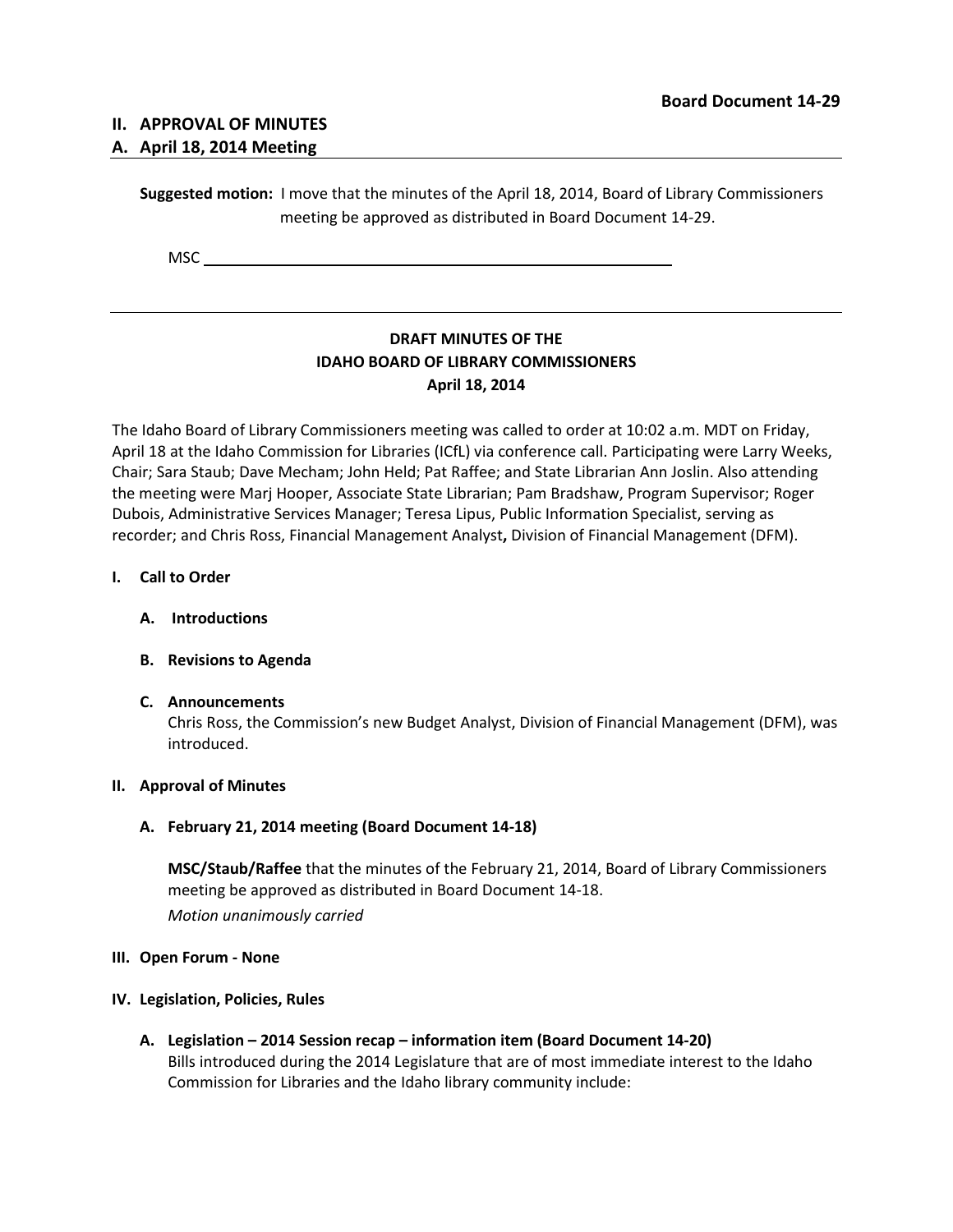[SB 1228](http://www.legislature.idaho.gov/legislation/2014/S1228.htm) **Open Meeting Law** – This is a house-keeping bill, submitted by the Commission through the Governor's Office, that aligns city library law 33-2606 with the open meeting law 67-2340 through 67-2347.

Status: Governor signed 3/12/14; effective 7/1/14

[HB 560](http://legislature.idaho.gov/legislation/2014/H0560.pdf) **Local Governing Entities Central Registry** – This bill requires additional reporting beyond audits and new report requirements, and applies to *all* districts; over 50% of Idaho public libraries are districts. The Commission's field consultants will be proactive in helping libraries understand and comply with the new requirements.

Status: Governor signed 3/26/14, effective 1/1/15

**[HB606](http://www.legislature.idaho.gov/legislation/2014/H0606.pdf) Appropriation Idaho Commission for Libraries** - Compared to our FY2014 appropriation, the fiscal year 2015 appropriation to the Idaho Commission for Libraries is a 2.5% reduction in positions (1 FTP), 10.4% increase in general funds, 1.2% reduction in dedicated funds, and 4.1% increase in federal spending authority for a total 8.2% increase.

Status: Governor signed 3/29/14, effective 7/1/14

- **B. Policies – none**
- **C. Rules – none**

## **V. Federal Funds**

- **A. Finances**
	- **1. FY2014 object transfer – (Board Document 14-21)**

The Commission spent less in trustee and benefit (T&B) and requires more than appropriated in operating for statewide programs. To gain maximum flexibility and efficiency in anticipation of year-end closing, we are requesting approval of an object transfer for statewide programs and priority equipment purchases prior to the end of FY2014.

**MSC/Held/Staub** that that the SFY2014 appropriation for the federal fund be adjusted by transferring residual funds from personnel and T&B to operating and from operating to capital outlay.

*Motion unanimously carried*

- **B. Program – none**
- **C. Grants – none**

## **VI. General Fund and Miscellaneous Revenue Fund**

## **A. Finances**

**1. FY2015 appropriation – information item (Board Document 14-22)**

This document describes the FY2015 appropriation for the agency. It caps full-time equivalent positions at 39.50. It includes \$19,300 in personnel funds for Change in Employee Compensation (CEC) (1% for permanent increases and 1% for one-time merit), \$53,000 for the increased cost of health and retirement benefits, \$36,100 in contract inflation for the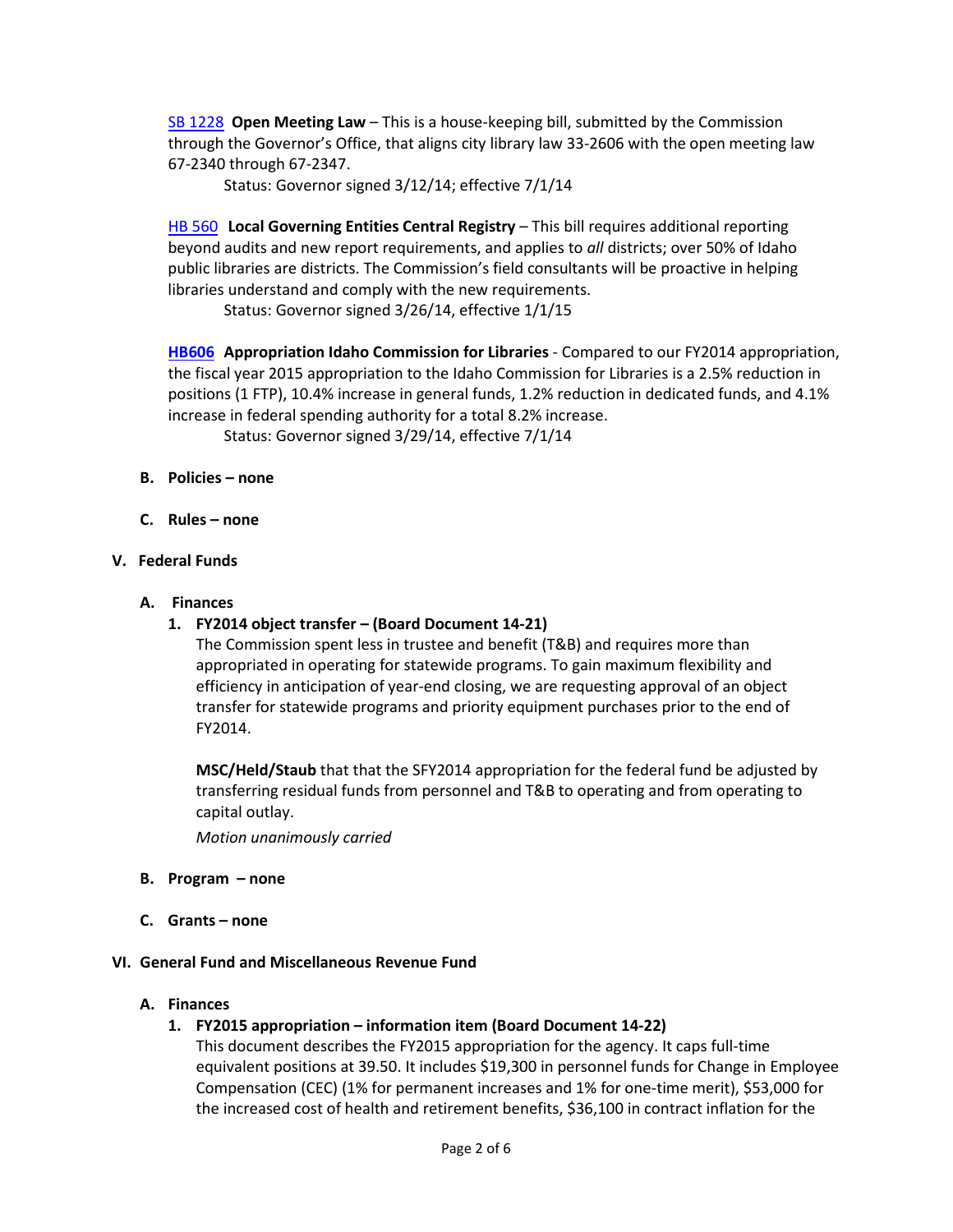LiLI Databases, \$26,000 in capital for replacement of one car, and an additional one-time \$100,000 in T&B for Read to Me mini-grants.

## **2. FY2014 object transfers (Board Document 14-23)**

**General Fund:** This document describes the Legislature's action in regard to Change in Employee Compensation (CEC). Legislative intent language that salary "savings should be reinvested in employees" was included in all agency appropriations bills. The Management Team developed a plan for distributing salary savings using both bonuses and short-term merit pay that is consistent with this language. We have submitted this plan to DFM and are waiting for approval.

To gain maximum flexibility in anticipation of year-end closing, we are requesting approval of an object transfer to move any unexpended personnel balances to operating and/or capital outlay, and to move any unexpended operating funds to capital outlay for priority equipment purchases prior to the end of FY2014.

**MSC/Raffee/Held** that the FY2014 state general fund appropriation be adjusted by transferring any unexpended personnel funds to operating and/or capital outlay, and transferring any unexpended funds in operating to capital outlay.

*Motion unanimously carried*

**Miscellaneous Revenue Fund:** Our annual state budget request includes an estimate of the total donated funds we will receive and expend in the state fiscal year. As we approach the end of state fiscal year 2014, our donated funds will exceed our spending authority in operating. Donated funds (approximately \$75,000) include \$59,000 in library donations to fund LearningExpress Library services through June 30, 2014, approximately \$21,000 in Talking Book Service donations, and money from small grants.

To gain maximum flexibility in anticipation of year-end closing, we are requesting approval of an object transfer to move any unexpended capital outlay balances, up to \$26,000, to operating prior to the end of FY2014.

**MSC/Mecham/Held** that the FY2014 appropriation for the miscellaneous revenue fund be adjusted by transferring residual funds from capital outlay to operating. *Motion unanimously carried*

- **B. Program – none**
- **C. Grants – none**

## **VII. State Librarian's Report**

- **A. Operations – none**
- **B. Management Team members' reports – none**
- **C. Personnel report – none**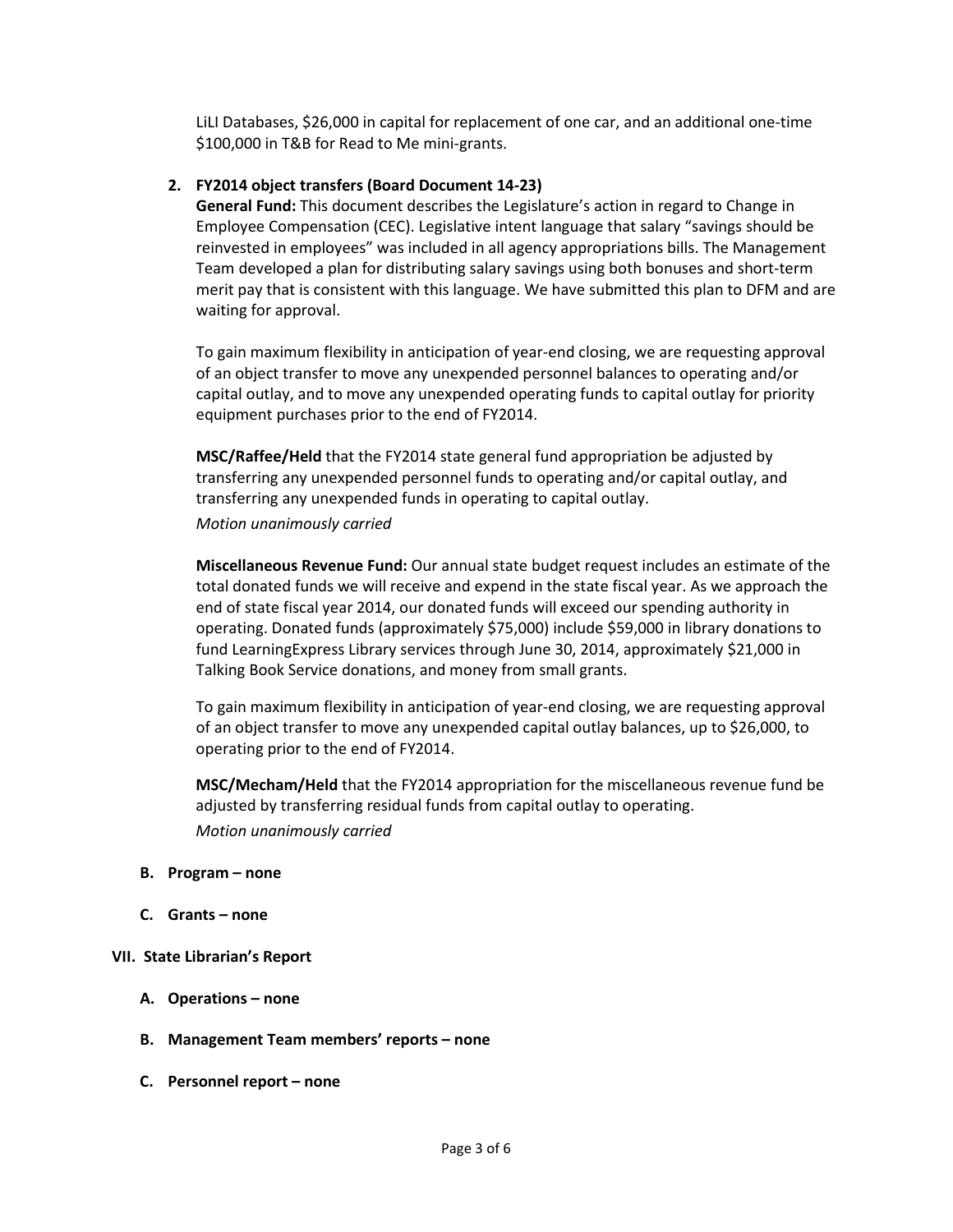#### **D. State Librarian's travel report – none**

#### **E. Other – none**

#### **VIII. Old Business – none**

### **A. IMLS site visit report**

We received the Institute of Museum and Library Services (IMLS) report on their August 2013 site visit earlier this month. Included were comments that our agency is well-organized and well-run; a recommendation that we develop a procedures manual for LSTA grants in case of an employee change; and guideline changes for records retention. ICfL's grants officer is developing a procedures manual and the Records Management Team is working on records retention.

#### **IX. New Business**

#### **A. Commissioner term – reappointment (Board Document 14-24)**

Larry Weeks' fourth term as Southwestern Idaho Representative ends June 30, 2014.

**MSC/Staub/Raffee** that the Idaho Board of Library Commissioners endorse the nomination of Larry Weeks for reappointment as the Board's Southwest Idaho Representative for a term beginning July 1, 2014 and ending June 30, 2019.

*Motion unanimously carried*

We will submit proper reappointment paperwork (a resume, a letter of interest, and the Commissioners' recommendation) to the Governor's office for consideration.

## **B. FY2015-2018 Strategic Plan (Board Document 14-25)**

This plan represents a second year dedicated to the major changes set forth in the FY2014-2017 Strategic Plan. Except for a couple of word edits and activity date changes to accommodate scheduling, this plan is the same as the previous year's plan.

**MSC/Held/Mecham** that the vision, values, strategic directions, and goals of the FY2015 – 2018 strategic plan as describe in Board Document 14-25 be approved. *Motion unanimously carried*

Joslin noted that COSLA (Chief Officers of State Library Agencies) has completed its first written organizational plan, a project funded by the Bill & Melinda Gates Foundation. COSLA is also in the process of hiring its first executive director.

Regarding the Commission's Strategic Plan, Weeks wondered if "Strategic Issue: Access" was detailed enough in addressing our position on filtering and censorship. Joslin said that support of the American Library Association (ALA) Freedom to Read Statement and Intellectual Freedom policy are part of the Board's policies. Hooper added that there are limiting external factors, such as Idaho statutes requiring Internet use policies and filtering at public libraries**.** 

Under "Strategic Issue: Community Anchor, GOAL #1: The citizens of Idaho identify their libraries as vital," Raffee would like to see some performance measures with benchmarks. Hooper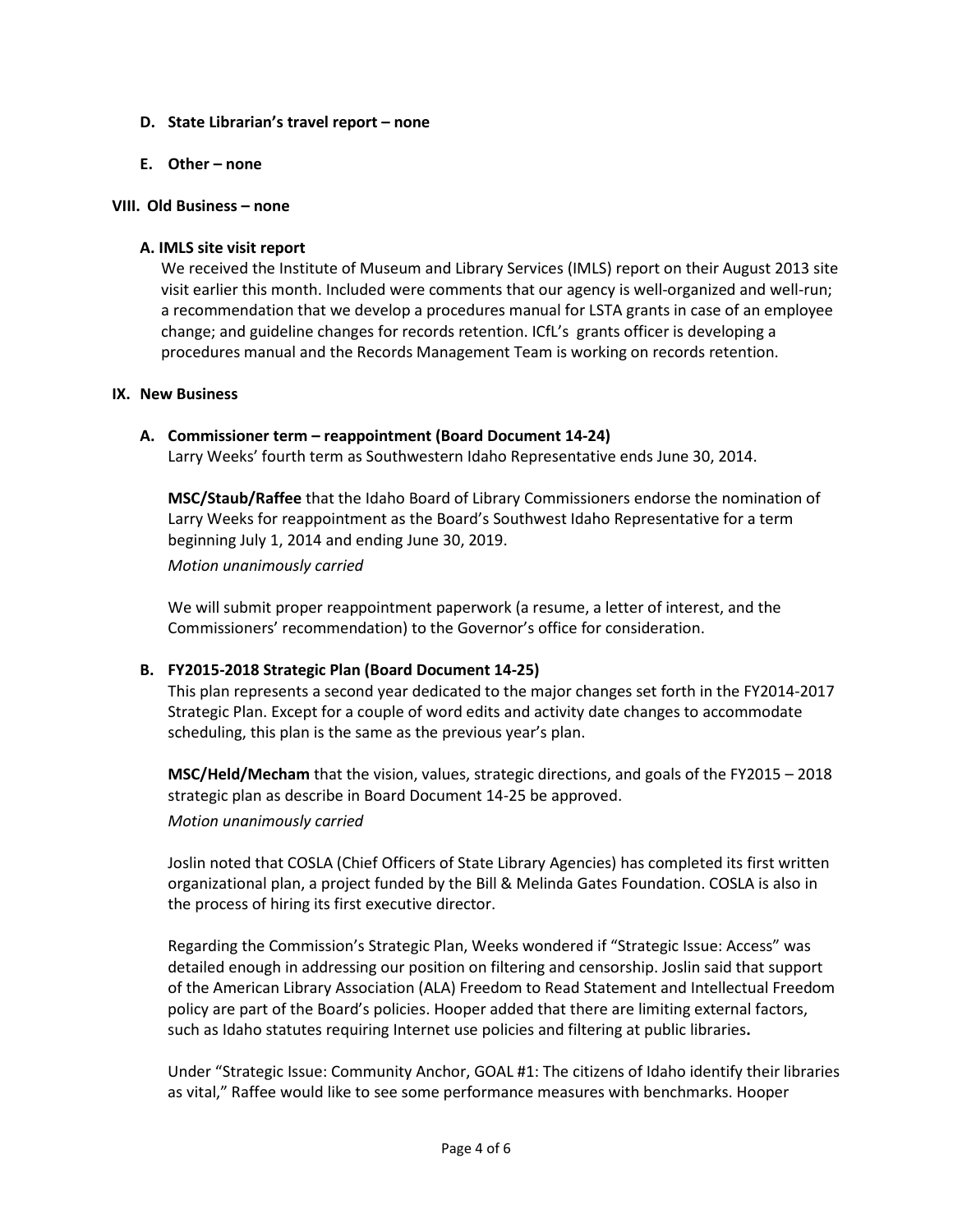explained that this is a newer strategic issue, so we have not yet developed the benchmarks. The Strategic Plan does include measures through output and outcome targets; however, the document submitted to the Board for approval does not contain this level of detail. Our "Make It at the Library" project may prompt us to include benchmarks in next year's plan, and then measure at the end of FY2016. Raffee said that funding for some sort of survey mechanism would be money well-spent, even if it had to be included every year, since the public has the impression that libraries are obsolete.

# **C. FY2015 meeting schedule (Board Document 14-26)**

The FY2015 schedule does away with the July conference call, and replaces it with an August meeting for consideration of the next fiscal year's budget submission prior to the September 1 due date. The Board Tour was originally to be in eastern Idaho this fall, but because we are in the process of filling that field consultant position we may decide to visit eastern Idaho at a later time, when the new consultant has had some time to get oriented.

**MSC/Raffee/Held** that the FY2015 meeting schedule for the Idaho Board of Library Commissioners as described in Board Document 14-26 be approved. *Motion unanimously carried*

## **D. Idahoans for Excellence in Education Coalition (Board Document 14-27)**

Idahoans for Excellence in Education was created last year and is broad-based, including the State Board of Education and Idaho university presidents. It's an outgrowth of Idaho Business for Education and the goal is to support Idaho Core Standards. There are no specific requirements of membership. Reading proficiency is essential in the standards, and an area where libraries and the Commission can contribute.

Mecham noted that the Idaho Core Standards are a step in the right direction but could have some unintended consequences, such as an increased drop-out rate for students who are already struggling and not able to adjust to the more rigorous standards. This may be something that will need to be modified and adjusted every year.

The Board decided to continue the discussion of the Idaho Core Standards at the June meeting.

**MSC/Mecham/Held** that the Idaho Commission for Libraries join Idahoans for Excellence in Education.

*Motion unanimously carried*

# **E. State Insurance Fund Lawsuit (Board Document 14-28)**

A class action suit has been filed against the Idaho State Insurance Fund ("SIF") based on the alleged claim that the SIF failed to properly distribute premium payment dividends to State policyholders for the years 2002-2009. At this time the Plaintiff class is being represented by a private firm. Recently the court's certification order permitted the State to seek exclusion from representation by the current counsel. We would be represented by the Attorney General's (AG) office and could still be awarded a certain amount of money. Most likely the AG's office would take less in fees than a private firm would. It is not likely to be a large sum of money in any case.